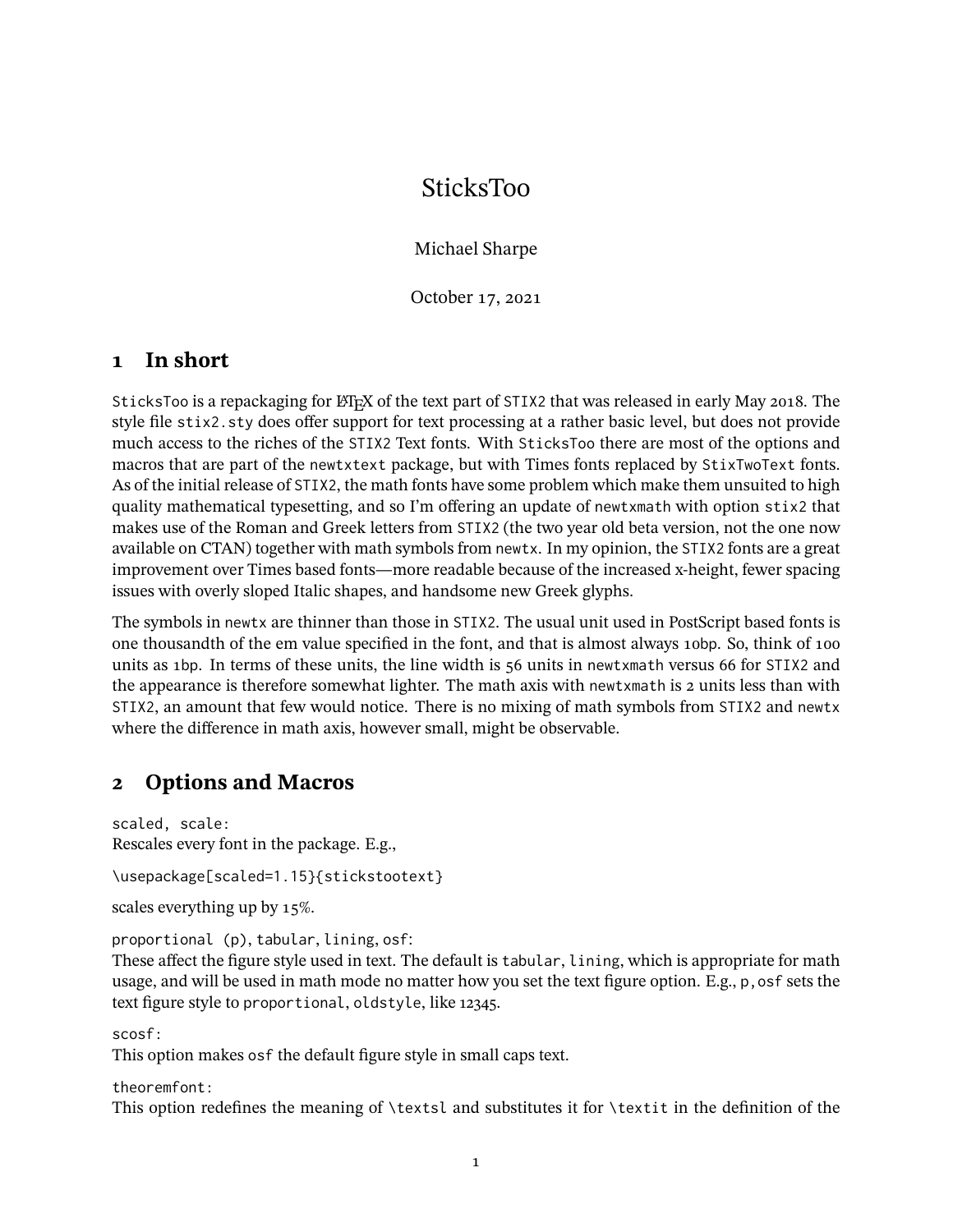plain theorem style. *This is how the Theorem font looks: it is Italic but has upright punctuation symbols :;!? etc. The figures are not changed, but should in many cases be tabular lining figures, accessed using, e.g.,* \texttlf.

sups:

This makes superior figures to be used in footnote markers except in minipages. This option is prevented when used the KOMA classes, with which it may conflict. The option has no effect if you define a nondefault handling of footnote markers in your preamble before loading stickstootext.

For other options, run

texdoc newtx

and look at its discussion of the newtx text options.

\textosf, \texttosf, \textlf, \texttlf, \textsu, \textinf, \textnu, \textde: These macros provide ways to use other figures styles, no matter what defaults may have been set. They denote respectively proportional oldstyle, tabular oldstyle, lining, tabular lining, superiors, inferiors, numerators and denominators, which render as follows.

```
\textosf{0123456789} 0123456789
\texttosf{0123456789} 0123456789
\textlf{0123456789} 0123456789
\texttlf{0123456789} 0123456789
\textsu{0123456789abc+-=()} 0123456789abc+-=()
\textinf{0123456789} <sub>0123456789</sub>
\textnu{0123456789} 0123456789
```
\textde{0123456789} 0123456789

 $\text{1}\text{t}$ ;  $\text{1}\text{t}$  \textinf{1}\textde{1}<sup>11</sup>; 11 Note the differences in size and baseline. \textfrac{17}{32} gives 17⁄32, building fractions using \textnu and \textde. It has an optional argument for the whole number: \textfrac[1]{35}{64} produces 1<sup>35</sup>/64.

#### **3 Example preamble with math**

**Caution:** If you have an up-to-date distribution (TeXLive or MiKTeX), then there is an important change to note in the AMS classes, making the option noamsfonts viable. If you plan to use the newtxmath package with an AMS class, be sure to enable this option, as it will save you two of your precious sixteen math families. (The equivalent symbols are already in newtxmath at a weight appropriate to Times and STIX2.)

Example preamble:

```
\usepackage[11pt,noamsfonts]{amsart}
\usepackage[p,osf]{stickstootext} % loads Helvetica as SF, newtxtt as TT
% T1 and textcomp are loaded by package. Change that here, if you want
% load replacements for Helvetica and newtxtt here, if desired
\usepackage{amsmath} % must be loaded before amsthm
\usepackage{amsthm}% must be loaded before newtxmath
% amsmath and amssymb should not be loaded
\usepackage[stix2,vvarbb]{newtxmath}
% vvarbb selects the STIX version of blackboard bold. See below.
```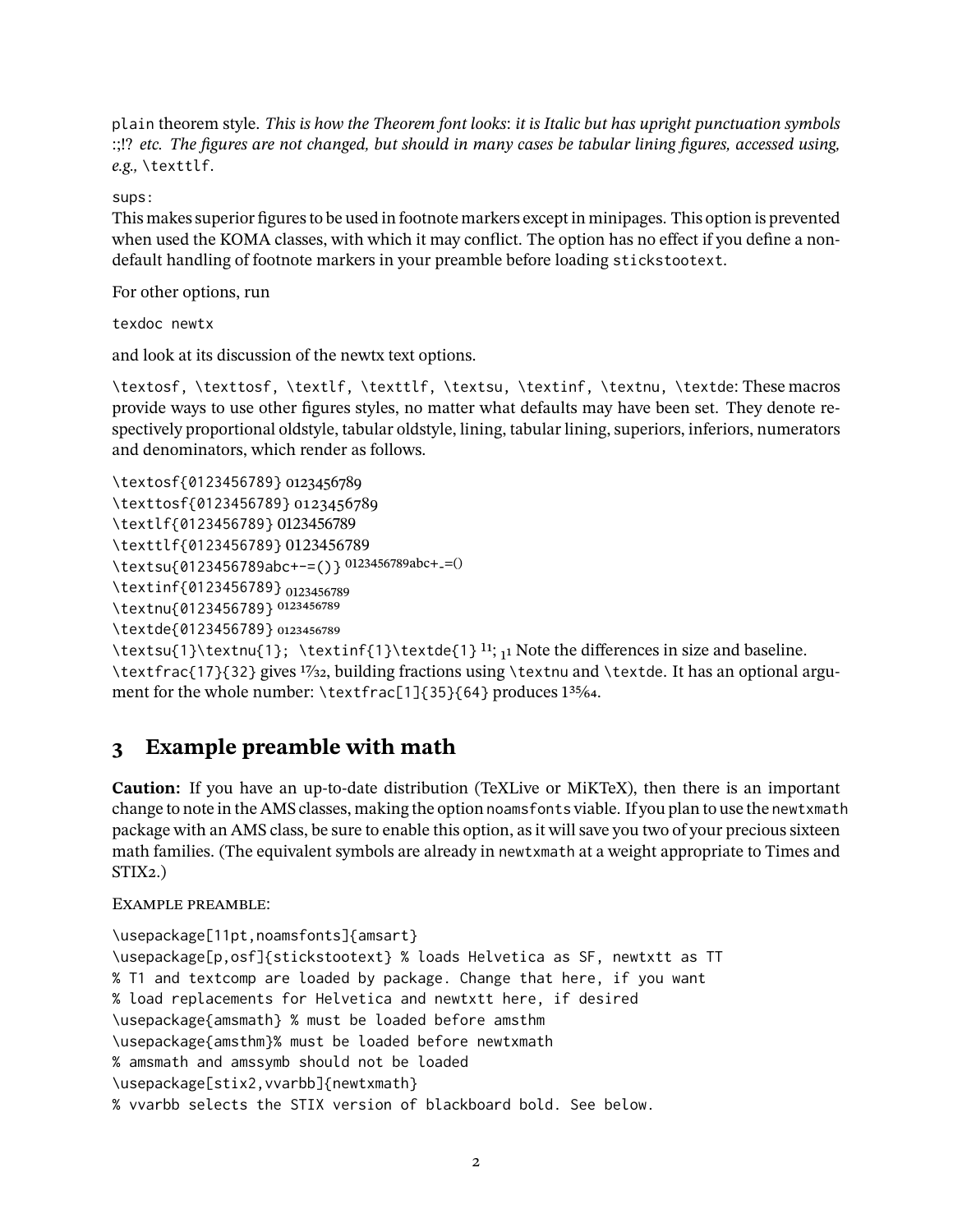### **4 Choices for blackboard bold**

Unless you specify in the options a choice (one of varbb, vvarbb for your blackboard bold alphabet, \mathbb will use the default blackboard bold alphabet: A . . . Z (upper-case only), which I find unappealing because the uneven separations between boundaries makes the gray level likewise uneven. There are two macros which provide access to other alphabets:

- \vmathbb gives you  $A \dots \mathbb{Z} \mathbb{I}$ ;
- \vvmathbb gives you  $\mathbb{A} \dots \mathbb{Z} \mathbb{I}$ .

These work similarly to those in the original newtxmath, but have some advantages.

- both have full uppercase and lowercase, plus  $\infty$  dotlessi) and  $\infty$  and  $\infty$ ;
- both work correctly on strings with more than one token, correctly rendering digits, A..z, \imath and \jmath and passing through all other control sequences. For example, \vmathbb{A\imath z\dots\jmath\alpha renders as  $\mathbb{A}\mathbb{Z}\ldots \mathbb{T}^{\alpha}$ , the control sequences \dots and \alpha having passed through to LaTeX for processing. The macro \vvmathbb works similarly and renders as STIX blackboard bold.

Option varbb causes \mathbb to be let equal to \varmathbb, effectively DSSerif, and option vvarbb causes \mathbb to be let equal to \vvmathbb, effectively STIX blackboard bold.

## **5 PDF/A Compliance**

This pdf document was generated with

was tested for compliance with PDFA-1b a preamble containing the line

```
\usepackage[a-1b]{pdfx}
```
•

It was tested for compliance with that standard using three different methods, with varying results, as is common.

- Adobe Acrobat Pro DC says it does comply with PDF/A-1b.
- The test site <https://www.pdf-online.com/osa/validate.aspx> affirms that also.
- The free test package veraPDF says that it does not, and shows a number of issues about widths of glyphs and non-existence of some used glyphs. I found this report unconvincing, as when I merely removed the hints from the type 1 fonts, it gave me the same errors, but relating to a different set of glyphs. A message from its developers said that the type 1 fonts would fail the conformance test if their disassembled code contained a subroutine call before the width specification hsbw, and that is common for type 1 fonts constructed using cfftot1 from the well known LCDF Type Tools. When I changed to using FontForge to construct the type 1 fonts, veraPDF gave a different set of problem glyphs, not overlapping the previous set. Finally, I removed all hints and received yet another set of problem glyphs.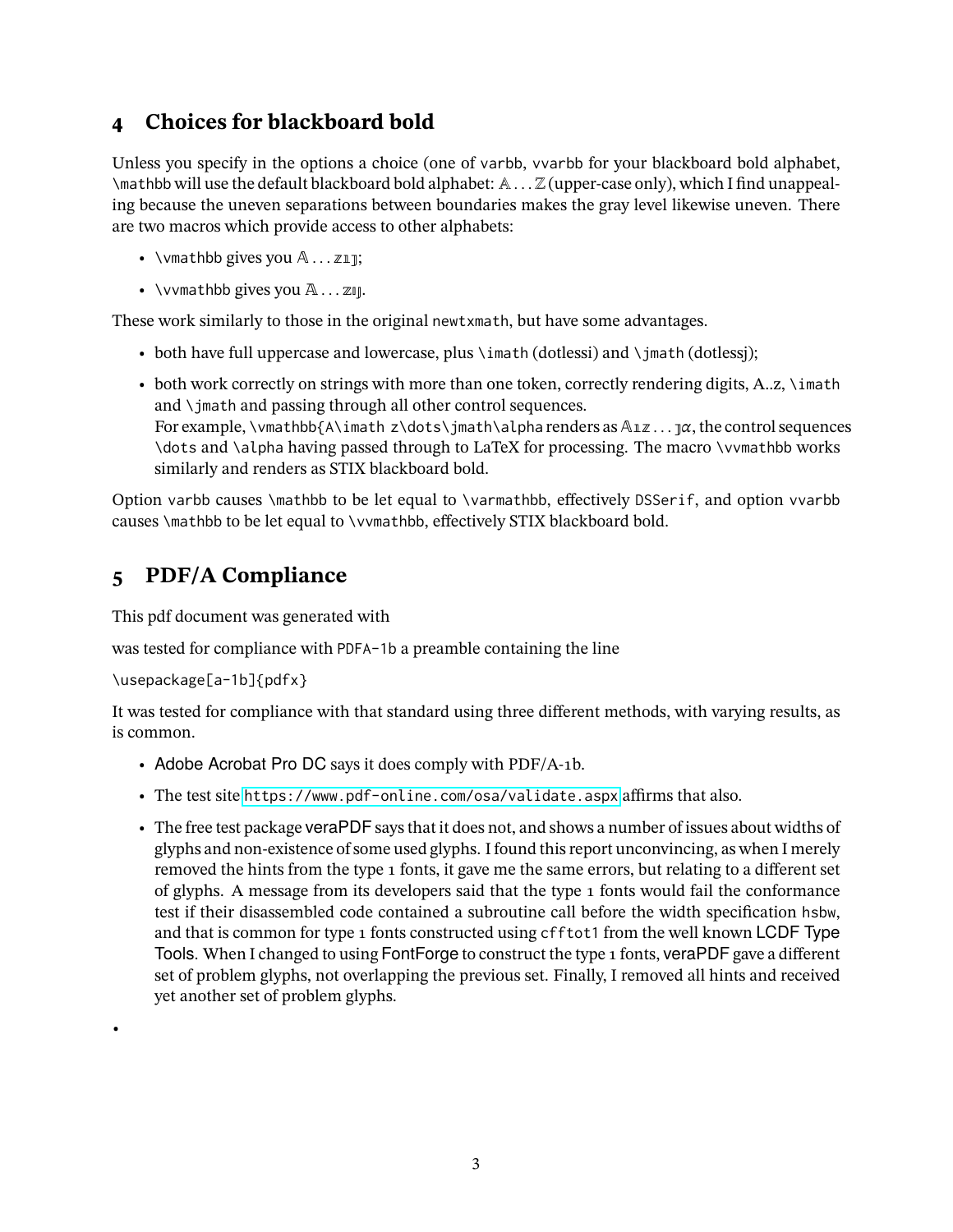# **6 Some math samples**

The following snippets mostly originated with the TEXBook and were adapted for LATEX from Karl Berry's torture test for plain tex math fonts.

$$
x + y - z, \quad x + y * z, \quad z * y/z, \quad (x + y)(x - y) = x^2 - y^2,
$$
  
\n
$$
x \times y \cdot z = [xy z], \quad x \circ y \cdot z, \quad x \cup y \cap z, \quad x \cup y \cap z,
$$
  
\n
$$
x \vee y \wedge z, \quad x \pm y \mp z, \quad x = y/z, \quad x \equiv y, \quad x \le y \ne z, \quad x \sim y \approx z \ x \equiv y \ne z, \quad x \subset y \subseteq z
$$
  
\n
$$
\sin 2\theta = 2 \sin \theta \cos \theta, \quad O(n \log n \log n), \quad \Pr(X > x) = \exp(-x/\mu),
$$
  
\n
$$
\left(x \in A(n) \mid x \in B(n)\right), \quad \bigcup_n X_n \parallel \bigcap_n Y_n
$$
  
\nIn text matrices  $\begin{pmatrix} 1 \\ 0 \\ 1 \end{pmatrix}$  and  $\begin{pmatrix} a & b & c \\ 1 & m & n \end{pmatrix}$ 

$$
a_0 + \frac{1}{a_1 + \frac{1}{a_2 + \frac{1}{a_3 + \frac{1}{a_4}}}}
$$
  
\n
$$
\binom{p}{2} x^2 y^{p-2} - \frac{1}{1-x} \frac{1}{1-x^2} = \frac{a+1}{b} \left| \frac{c+1}{d} \right|
$$
  
\n
$$
\sqrt{1 + \sqrt{1 + \sqrt{1 + \sqrt{1 + \sqrt{1 + x}}}}}
$$
  
\n
$$
\left( \frac{\partial^2}{\partial x^2} + \frac{\partial^2}{\partial y^2} \right) \left| \phi(x+iy) \right|^2 = 0
$$
  
\n
$$
\pi(n) = \sum_{m=2}^n \left[ \sum_{k=1}^{m-1} \left[ (m/k) / \left[ m/k \right] \right] \right]^{-1} \right].
$$
  
\n
$$
\int_0^\infty \frac{t - ib}{t^2 + b^2} e^{iat} dt = e^{ab} E_1(ab), \quad a, b > 0.
$$
  
\n
$$
\mathbf{A} := \begin{pmatrix} x - \lambda & 1 & 0 \\ 0 & x - \lambda & 1 \\ 0 & 0 & x - \lambda \end{pmatrix}.
$$
  
\n
$$
\left( \begin{array}{cc} a & b & c \\ d & e & f \end{array} \right) \begin{pmatrix} u & x \\ v & y \\ w & z \end{pmatrix}
$$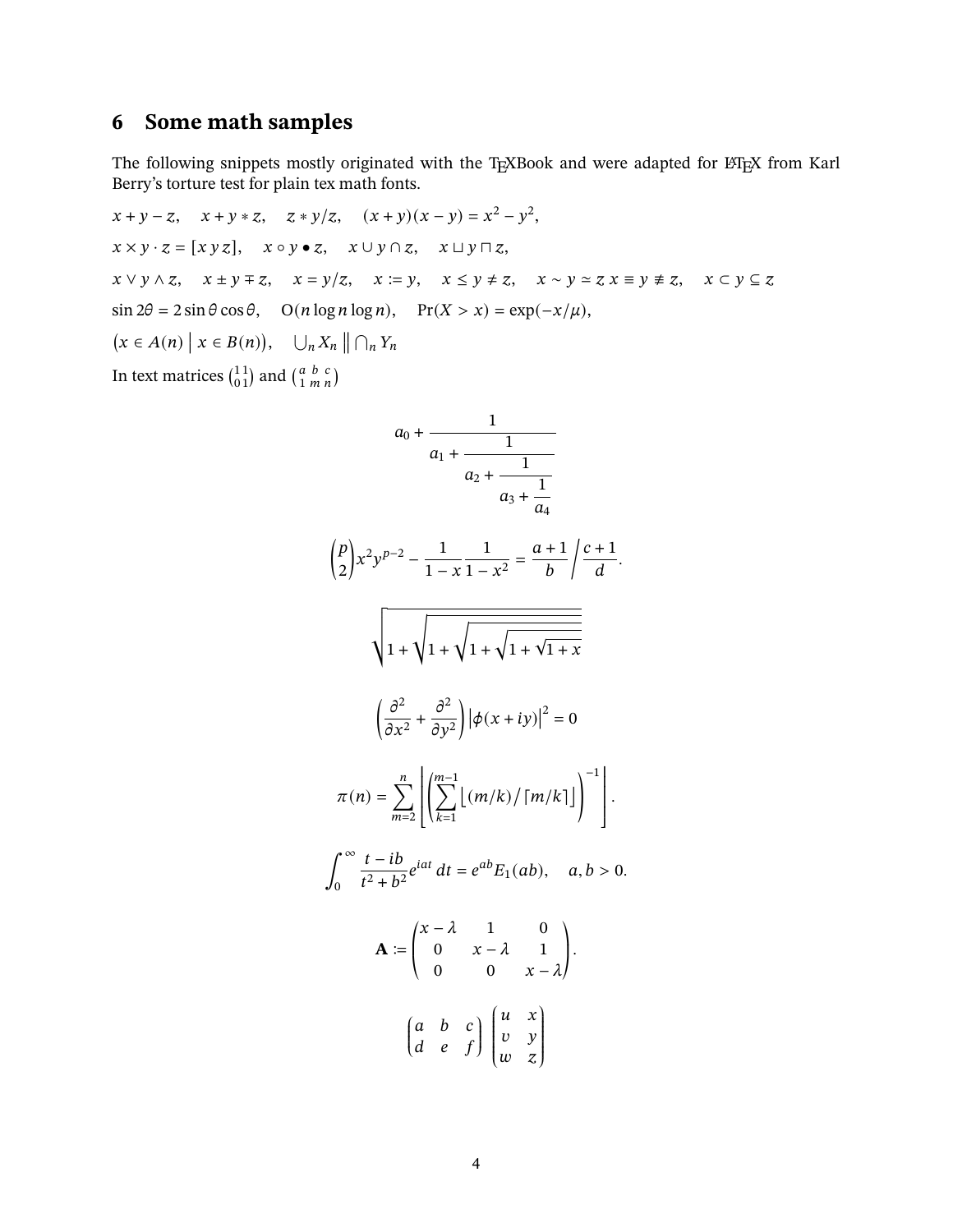$$
\mathbf{A} = \begin{pmatrix} a_{11} & a_{12} & \cdots & a_{1n} \\ a_{21} & a_{22} & \cdots & a_{2n} \\ \vdots & \vdots & \ddots & \vdots \\ a_{m1} & a_{m2} & \cdots & a_{mn} \end{pmatrix}
$$

$$
\mathbf{M} = \begin{pmatrix} C & I & C' \\ b & 1-b & 0 \\ 0 & a & 1-a \end{pmatrix}
$$

$$
\sum_{n=0}^{\infty} a_n z^n \quad \text{converges if} \quad |z| < \left(\limsup_{n \to \infty} \sqrt[n]{|a_n|}\right)^{-1}.
$$

$$
\frac{f(x + \Delta x) - f(x)}{\Delta x} \to f'(x) \quad \text{as } \Delta x \to 0.
$$

$$
||u_i|| = 1, \quad u_i \cdot u_j = 0 \quad \text{if } i \neq j.
$$

The confluent image of  $\int$  $\overline{a}$ an arc a circle a fan  $\downarrow$  $\int$  $\frac{1}{15}$  $\overline{a}$ an arc an arc or a circle a fan or an arc  $\downarrow$  $\overline{a}$ .

$$
T(n) \le T(2^{\lceil \lg n \rceil}) \le c(3^{\lceil \lg n \rceil} - 2^{\lceil \lg n \rceil})
$$
  
< 
$$
< 3c \cdot 3^{\lg n}
$$
  

$$
= 3c n^{\lg 3}.
$$

$$
(x + y)(x - y) = x2 - xy + yx - y2
$$
  
= x<sup>2</sup> - y<sup>2</sup>  
(x + y)<sup>2</sup> = x<sup>2</sup> + 2xy + y<sup>2</sup>.

$$
\left(\int_{-\infty}^{\infty} e^{-x^2} dx\right)^2 = \int_{-\infty}^{\infty} \int_{-\infty}^{\infty} e^{-(x^2 + y^2)} dx dy
$$

$$
= \int_{0}^{2\pi} \int_{0}^{\infty} e^{-r^2} dr d\theta
$$

$$
= \int_{0}^{2\pi} \left(e^{-\frac{r^2}{2}}\Big|_{r=0}^{r=\infty}\right) d\theta
$$

$$
= \pi.
$$